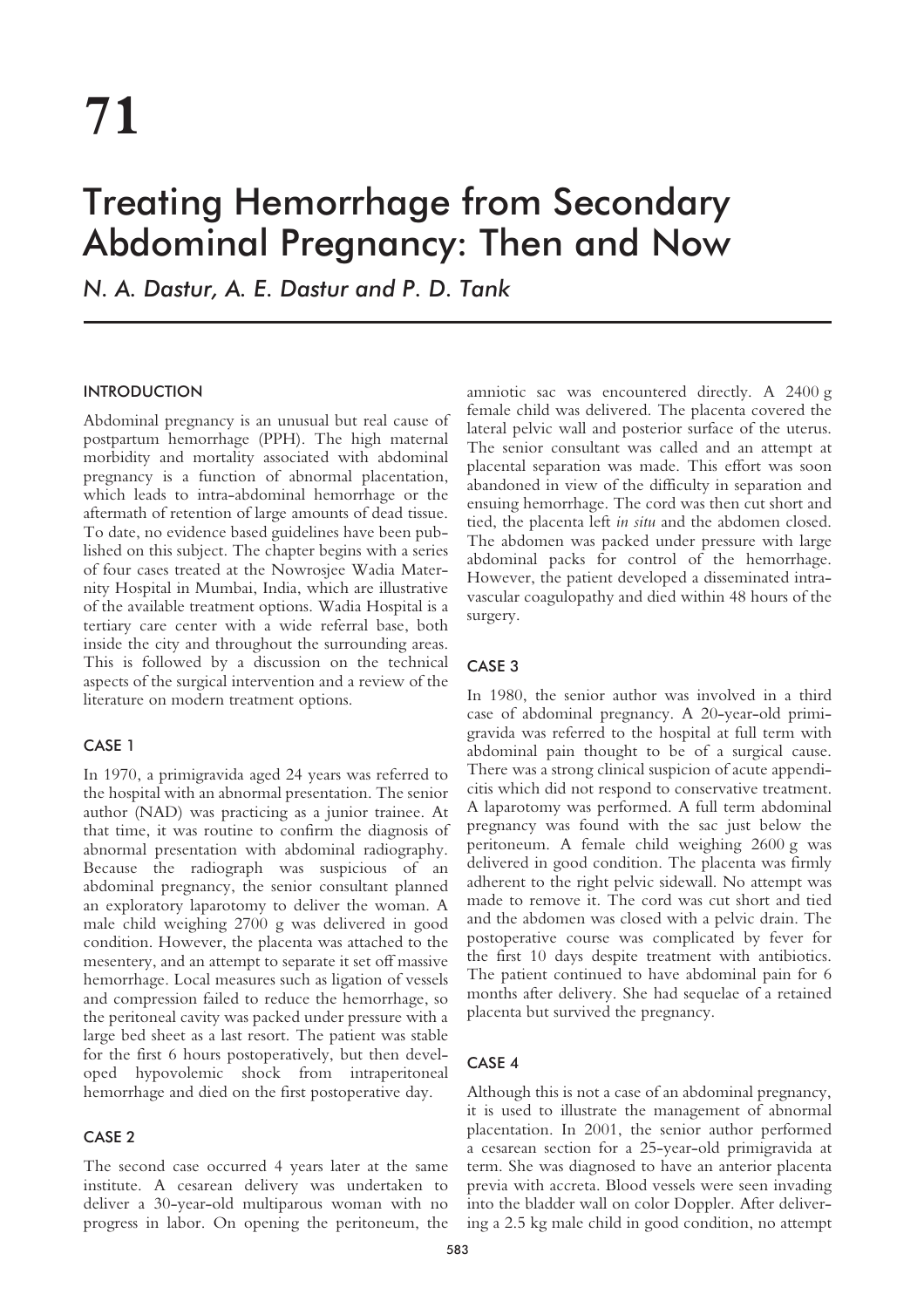at placental separation was initiated. Rather, a decision was made to leave the placenta *in situ* followed by methotrexate therapy. The woman was monitored in hospital for 3 weeks after delivery and administered a prolonged course of antibiotics. She had an uneventful course. Further follow-up was provided on an outpatient basis with color Doppler and serum β-human chorionic gonadotropin (hCG) levels. The placental mass underwent gradual involution over a period of 5 months, and the patient resumed menstruation 7 months after delivery.

#### **INCIDENCE**

Abdominal pregnancies are rare events. In the US, it is estimated that it occurs once in 10,000 live births and once for every 1000 ectopic pregnancies<sup>1</sup>. A more recent African report provides a much higher estimate of 4.3% of ectopic pregnancies, which is probably a reflection of the referral patterns in that region as well as a higher baseline rate of inherent tubal disease in the patient base of the hospital catchment area2. However, it also may be reasonable to assume that the incidence of abdominal pregnancies may have risen over the years, considering that the risk factors such as ectopic pregnancy, infertility from tuberculosis and endometriosis, pelvic infections and infertility treatments are more common today. Regardless, an obstetrician practicing alone may never come across an abdominal pregnancy in a career spanning decades. In the singular instance where he/she does have the need to treat such a patient, it may be in circumstances far from ideal. Although unusual, obstetricians should be aware of this potentially fatal condition, a circumstance which is amply illustrated by the first two cases described above.

#### **DIAGNOSIS**

A primary abdominal pregnancy presents in the first trimester in much the same fashion as an ectopic pregnancy. An advanced secondary abdominal pregnancy, on the other hand, is much more difficult to diagnose. Presenting complaints may include abdominal pain (ranging from mild discomfort to unbearable pain), painful or absent fetal movements, nausea, vomiting, abdominal fullness, flatulence, diarrhea and general malaise. On examination, there may be an abnormal lie (15–20% of cases), easily palpable fetal parts, a closed uneffaced cervix on vaginal examination and the failure to stimulate contractions with oxytocin or prostaglandins on attempting induction of labor3. Obviously, these symptoms and circumstances are far from specific. Taken together, however, they may (and should) raise a question about the location of the pregnancy. On reviewing the laboratory findings, one may also find an unexplained transient anemia in early pregnancy corresponding to the time of tubal rupture or abortion. The serum  $\alpha$  fetoprotein value may be abnormally elevated without explanation. Early

diagnosis has been described in response to evaluation of abnormal biochemical screening results4.

The diagnosis can be established with far greater certainty by imaging studies. Ultrasound is ubiquitously used in pregnancy, but does not always provide an unequivocal diagnosis. Even under ideal conditions, the diagnosis is missed on ultrasound in more than half of cases3. Akhan *et al*. <sup>5</sup> report the following criteria as suggestive of abdominal pregnancy:

- Visualization of the fetus separate from the uterus
- Failure to visualize the uterine wall between the fetus and the maternal urinary bladder
- Close approximation of fetal parts to the maternal abdominal wall
- Eccentric position (relation of fetus to uterus) or abnormal fetal attitude (relation of fetal parts to one another) and visualization of extrauterine placental tissue.

Unusual maternal vasculature in the placental periphery on Doppler examination may provide a clue to the diagnosis of an abdominal pregnancy6. In the past, radiography was commonly used to establish or at least point to this diagnosis. Features such as absence of uterine shadow around the fetus, maternal intestinal shadow intermingling with fetal parts on anteroposterior view and overlapping of the maternal spine by fetal small parts in a lateral view were all described. Today, however, radiography has largely been supplanted by magnetic resonance imaging (MRI) and computed tomography. Both these techniques, with their ability to produce images in different planes, have much greater accuracy and specificity than ultrasound. There is little to choose between the two imaging modalities in cases of fetal demise. If the fetus is alive, MRI may be preferable since ionizing radiation is avoided.

#### TIMING OF INTERVENTION

Maternal mortality is about 7.7 times higher with an abdominal pregnancy compared with a tubal ectopic pregnancy and 90 times higher compared with an intrauterine pregnancy<sup>1</sup>. These risks are thought to be chiefly related to the delay in diagnosis and mismanagement of the placenta. To minimize the risk from sudden, life-threatening intra-abdominal bleeding, it seems prudent to time intervention as soon as feasible after the diagnosis is confirmed. There is no controversy if there is maternal hemodynamic instability, the fetus is dead or pre-viable (less than 24 weeks' pregnancy), or has oligohydramnios or gross abnormalities on ultrasound. The hypothesis that fetal death will bring about placental involution and hence reduced bleeding at laparotomy is not substantiated. Surgical intervention is mandated if any of the above conditions are present.

Some clinicians argue that if there is an ongoing abdominal pregnancy greater than 24 weeks, a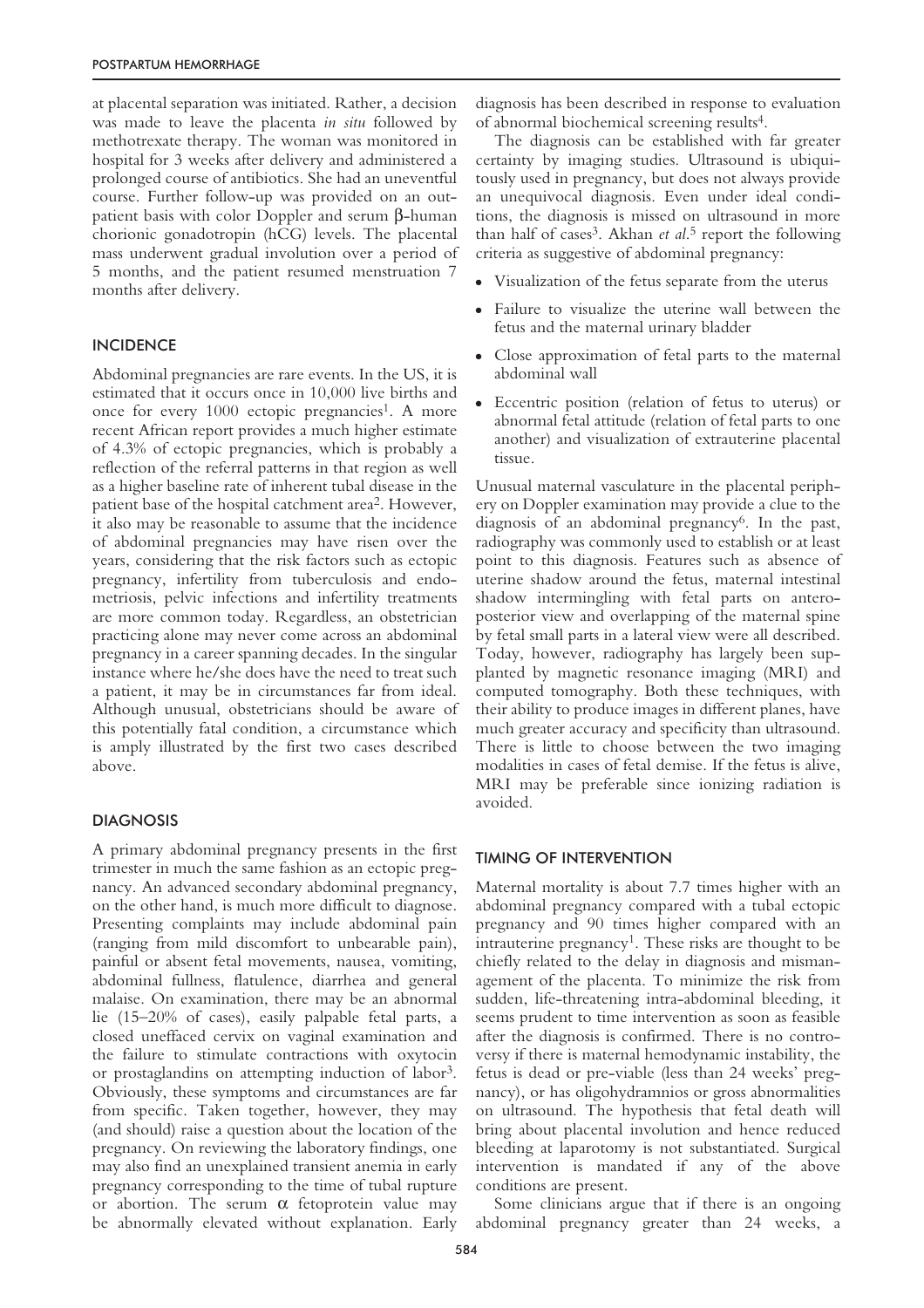conservative approach should be taken to allow fetal maturity and improve chances of survival7. However, even after 30 weeks, fetal survival is only 63%, and 20% of fetuses have deformations (craniofacial and various joint abnormalities) and malformations (central nervous system and limb deficiencies)<sup>8</sup>. With advancing gestation, one also has to contend with the growing placenta and greater risk of bleeding. In our opinion, it would very rarely be justified to manage an abdominal pregnancy conservatively.

#### PREOPERATIVE PREPARATIONS

The major risk with surgery is torrential hemorrhage. When a diagnosis of abdominal pregnancy is established in advance, the opportunity to be prepared should not be lost. At least six units of blood should be cross matched and ready to transfuse in the operating room and other blood products should also be available. Two intravenous infusion systems capable of delivering large volumes of fluids rapidly should be established. A mechanical bowel preparation should be effected if time permits. A MAST (medical antishock garment) suit has been utilized successfully in controlling intractable hemorrhage with an abdominal pregnancy9, but these garments are not always available (see Chapter 39 for a full discussion). Kerr *et al*. <sup>10</sup> have advocated preoperative transfemoral catheterization and embolization of selective vessels before surgical intervention. This intervention was used successfully in three cases, and the catheters can be left in place for their potential to assist in treating postoperative bleeding as well. The operating team should be experienced, and preferably should include a general, vascular and genitourinary surgeon. The anesthesia team should comprise senior consultants and their assistants. The operating room and nursing staffs should be fully aware of the nature of the diagnosis and its implications and schedule extra personnel in the room and as 'runners'.

#### SURGICAL APPROACH

A midline vertical approach is preferential, as it can easily be extended above the umbilicus if necessary. The amniotic sac may be adherent to the abdominal wall and viscera. It should be dissected free and opened in an avascular area away from the placenta. The fetus should be removed in such a way as to minimize placental manipulation and avoid bleeding. If the pregnancy has been retained for a long period after fetal death, the fetus will have undergone suppuration. Bacterial contamination and abscess formation are highly likely, especially if the placenta is adherent to the intestines. There may be frank pus upon entering the peritoneal cavity. Rarely, the fetus may be mummified and calcified into a lithopedion or have been converted into a yellow greasy mass called adipocere formation.

#### MANAGEMENT OF THE PLACENTA

The torrential hemorrhage that often ensues with surgery for abdominal pregnancy is related to the lack of constriction of the hypertrophied opened blood vessels after placental separation. Usually, the placenta is firmly attached to the parietal peritoneum, mesentery and bowel and *there is no bleeding if it is left alone*. The umbilical cord should be ligated close to the placenta, excess membranes trimmed away and the abdomen closed with drainage. Only very rarely is the placental implantation limited to the reproductive organs by a single pedicle, so that it can be easily removed<sup>11</sup>.

In some instances, the placenta may separate spontaneously simulating an abruption, but the situation in which hemorrhage becomes uncontrollable is more likely to arise from failed attempts at placental removal. Some clinicians advocate routine placental removal3,9, but these papers were written before the obstetrics community appreciated the value of methotrexate in such cases. Placental separation requires complete ligation of the blood vessels supplying the placenta and manipulating it at its insertion. More importantly, placental separation is not always straightforward and fails in 40% of cases<sup>3</sup>. This is where the blood supply cannot be completely ligated resulting in massive hemorrhage and shock<sup>2</sup>. The hemorrhage from the placenta is torrential and rapid surgical action is essential. Various local techniques such as compression of the bleeding site, ligating the vascular pedicles, lavage with cold saline and local and/or systemic coagulation promoting agents (tranexamic acid, plasminogen derivatives, absorbable gelatin sponge, etc.) have been described. Repair of placental lacerations may need to be performed. The removal of the organ to which the placenta is adherent (hysterectomy and/or salpingoophrectomy, resection of the bowel and/or bladder) may be justified to control the hemorrhage. If a hysterectomy has been performed and bleeding continues, a Logothetopulos pack brought out through the vaginal cuff can be used to exert pressure on the pelvic sidewalls and bleeding vessels (see Chapter 54 for complete details). As a last resort, the abdomen may be packed tight with abdominal sponges and closed partially. The packs can be removed 48 hours postoperatively or sooner if directed by hemodynamic instability.

#### POSTOPERATIVE CARE

Even when the placenta is left *in situ*, complications such as infection, abscesses, bowel obstruction secondary to adhesions or wound dehiscence occur in about half of the patients<sup>12,13</sup>. Although the problems associated with an abdominally retained placenta may be distressing and lead to subsequent repeat laparotomy, they are potentially less disastrous than an ill-advised attempt at removing the placenta. Prophylactic antibiotics should be administered so as to cover a substantial part of the postoperative course. Less common complications of the retained placenta include reversible